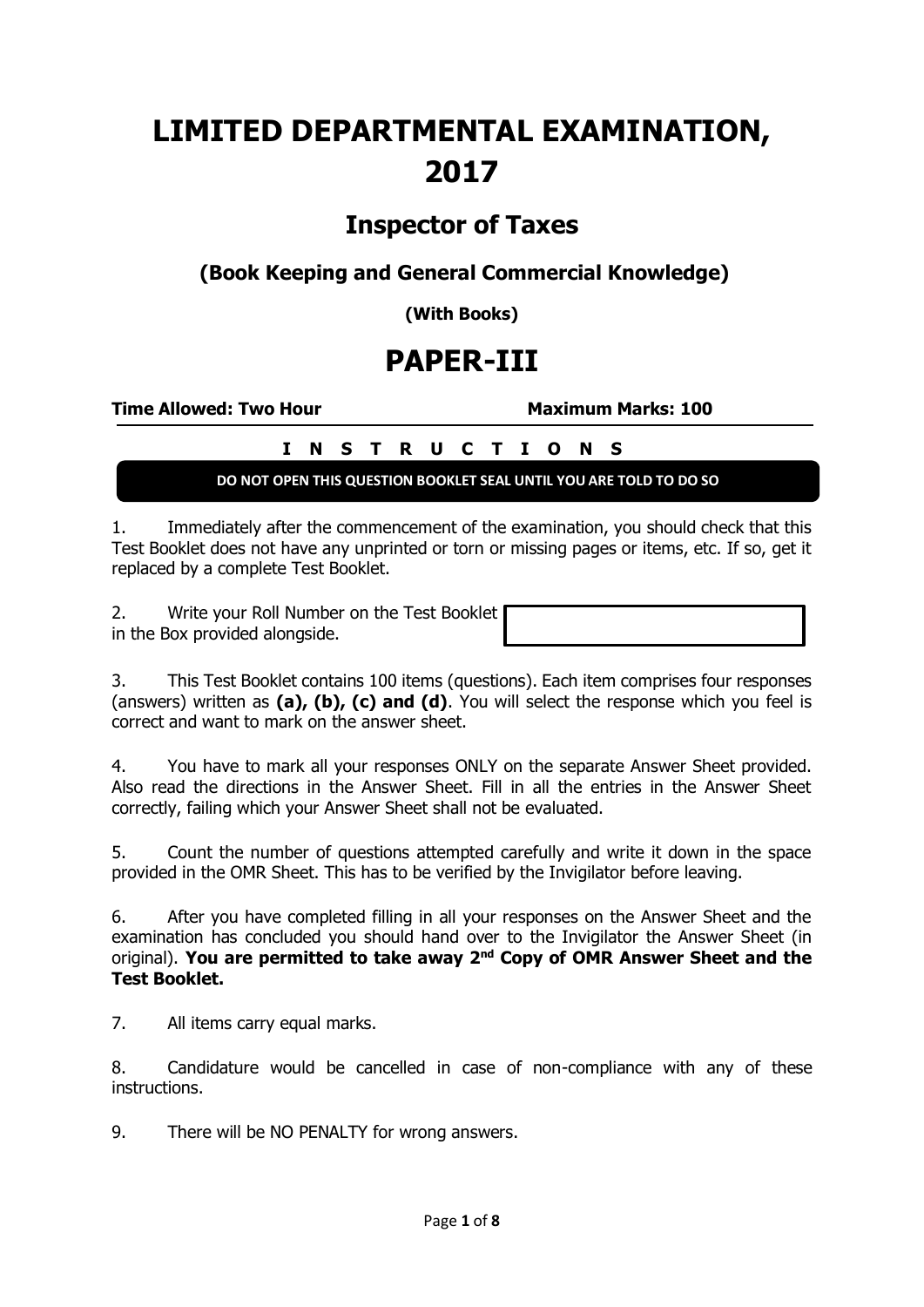#### **Question starts:**

- 1. Who are not interested in the accounting information of a business
	- a) Money Lenders
	- b) Officers
	- c) Employees
	- d) Management
- 2. In accounting, recording is made of
	- a) Personal transactions of the proprietor
	- b) Financial and non-financial transactions
	- c) Financial transactions
	- d) Non-financial transactions.
- 3. Which of the following is Capital expenditure?
	- a) Wages and Salaries paid
	- b) Wages paid for building construction
	- c) Repairing expenses of Machine
	- d) Publicity expenses of business
- 4. Discount is the amount which is received:
	- a) At the time of payment
	- b) At the time of Selling Goods
	- c) At the time of purchase of Goods on credit
	- d) Both at the time of payment and receipt.
- 5. Tangible assets do not include:
	- a) Furniture
	- b) Cash
	- c) Good will
	- d) Stock
- 6. Convention of Prudence takes into account:
	- a) All future profit and losses
	- b) All amount receivables
	- c) All future losses and uncertainties
	- d) Neither profits nor losses of the future
- 7. Fixed liability is:
	- a) Bank over-draft
	- b) Creditors
	- c) Long term loan
	- d) Short term loan.
- 8. Goods include purchase of all
	- a) Commodities
		- b) Assets
		- c) Commodities for resale
		- d) Liquid commodities only.
- 9. Dead stock includes:
	- a) Land and Building
		- b) Debtors
	- c) Creditors
	- d) Investments.
- 10. Which concept separates a proprietor from the business?
	- a) Going concern concept
	- b) Cost concept
	- c) Business entity concept
	- d) Account period concept
- 11. Contingent liabilities are shown in the Balance Sheet under:
	- a) Convention of Consistency
	- b) Convention of Full Disclosure
	- c) Convention of Materiality
	- d) Going Concern Concept
- 12. Revenue is considered as being earned when:
	- a) Cash is received
	- b) Production is made
	- c) Sale is effected
	- d) Agreement of Sale is entered.
- 13. Accounting standards are necessary due to:
	- a) Regional business purposes
	- b) National Budget accounting
	- c) Globalisation of business
	- d) National Income Accounting.
- 14. Accrual System is based on:
	- a) Dual aspect concept
	- b) Cost concept
	- c) Materiality concept
	- d) Matching concept
- 15. Credit balance of nominal account shows:
	- a) A liability
	- b) An asset
	- c) An income
	- d) An expense
- 16. Out of the following, choose the Representative Personal account:
	- a) Shyam's Capital
	- b) Bank Account
	- c) Prepaid Insurance Account
	- d) Cash Account.
- 17. Which of the following equation is not correct?
	- a) Assets = Capital + Liabilities
	- b) Liabilities =  $\text{Assets}$  Capital
	- c) Assets = Liabilities  $-$  Capital
	- d) Capital= Assets Liabilities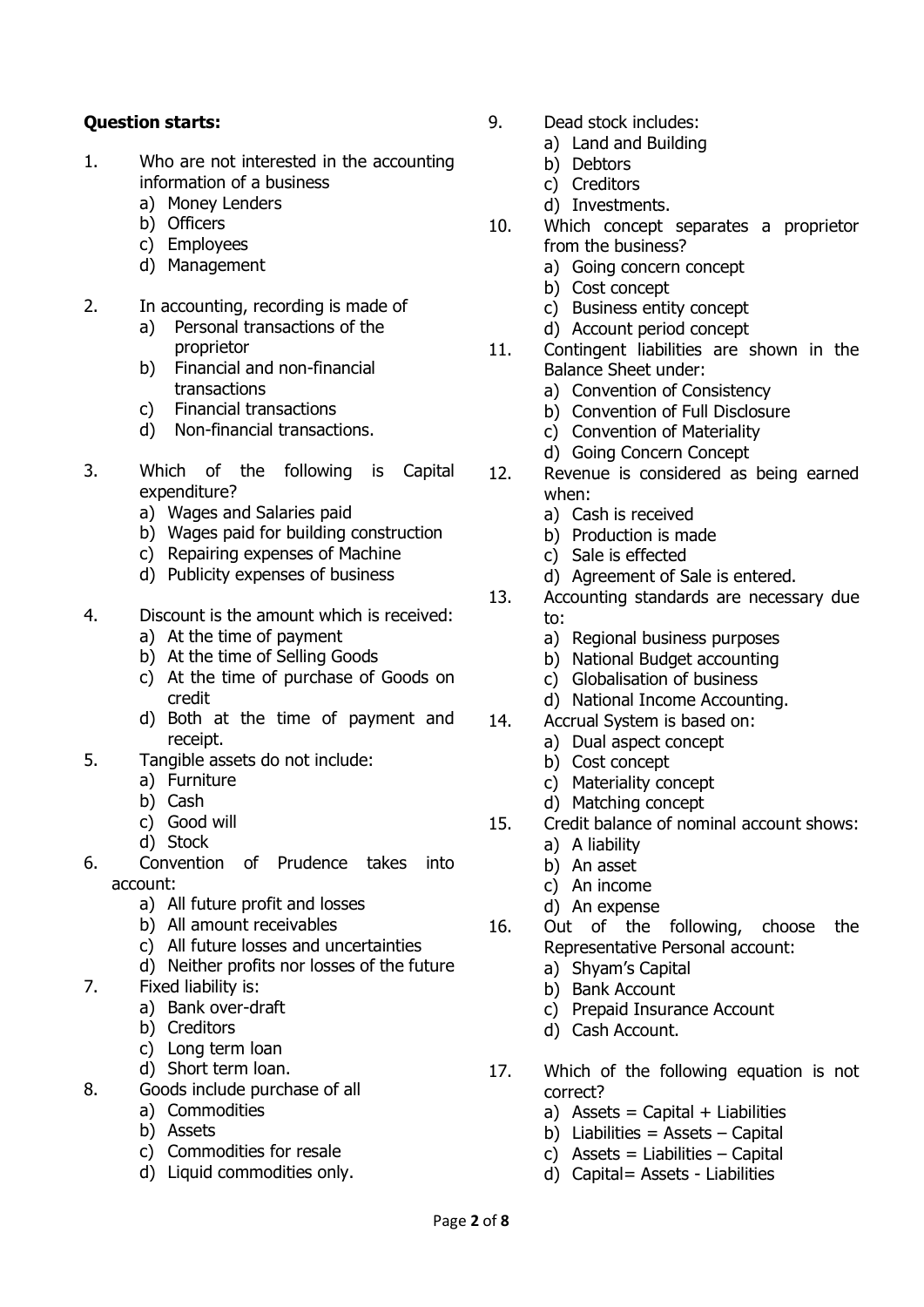- 18. If goods are returned to the suppliers, then we write:
	- a) Credit Note
	- b) Receipt Note
	- c) Debit Note
	- d) Invoice Note.
- 19. Rent paid to Land Lord is debited to:
	- a) Land Lord's Account
	- b) Rent Account
	- c) Cash Account
	- d) Drawings Account.
- 20. The Journal of a trader is:
	- a) Subsidiary Book
	- b) Cash Book
	- c) Principal Book
	- d) Ledger Book
- 21. Amount paid for Life Policy of a proprietor, will be debited to:
	- a) Life Insurance Policy Account
	- b) Capital Account of the Proprietor
	- c) Cash Account.
- 22. A trader drew a Bill on Y for ₹ 2,000/-. The record of this transaction will be made by the trader in:
	- a) Cash book
	- b) Purchase Book
	- c) Bills Receivable Book
	- d) Bills Payable Book
- 23. Debit balance of Cash Book was ₹ 5,000/-, received ₹ 1,000/- from Raju, wages paid for ₹ 400/-, Rent paid ₹ 900/-. The balance of cash will be:
	- a) ₹ 5,500/-
	- b) ₹ 3,700/-
	- c) ₹ 4,700/-
	- d) ₹ 5,100/-
- 24. Name the column of cash book which is totalled but not balanced:
	- a) Cash Column
	- b) Discount Column
	- c) Bank Column
	- d) Receipt Column
- 25. Which of the following will be recorded as contra entry?
	- a) Cash directly deposited by a customer into the Bank.
	- b) Payment made to a creditor by Cheaue.
	- c) Cash and coins deposited into the bank.
	- d) Cash Sales.
- 26. If the debit as well as credit aspects of a transaction, are recorded in the cash book, it is called:
	- a) Compound Entry
	- b) Contra Entry
	- c) Transfer Entry
	- d) Adjustment Entry
- 27. The debit balance of Nominal accounts shows the balance of:
	- a) Assets
	- b) Liability
	- c) Income
	- d) Expenses
- 28. The Trial balance of a business is normally prepared from the information obtained from:
	- a) Journal Entries
	- b) Ledger Accounts
	- c) Cash Book
	- d) Bank Account
- 29. The credit balance of the Capital account shows:
	- a) Assets of the business
	- b) Liability of the business
	- c) Profit of the business
	- d) Loss of the business
- 30. The balance of Drawing Account is transferred to:
	- a) Capital account of the trader
	- b) Trading account
	- c) Profit and loss account
	- d) Cash account
- 31. Goods sold to Rahim ₹ 4,000/- at 10% Trade Discount, Rahim's account will be:
	- a) Debited by ₹  $4,000/-$
	- b) Credited by ₹ 4,400/-
	- c) Credited by ₹ 3,600/-
	- d) Debited by ₹ 3,600/-
- 32. Given:
	- i. Cash book balance (Du)- ₹ 26,000/-
	- ii. Cheque deposited but not yet collected by ban  $-$  ₹ 11,800/-
	- iii. Cheque issued but not presented for payment- ₹ 11,600/-

Now, the Balance of Pass Book will be:

- a) ₹ 25,800
- b) ₹ 26,000
- c) ₹ 49,400
- d) ₹ 2,600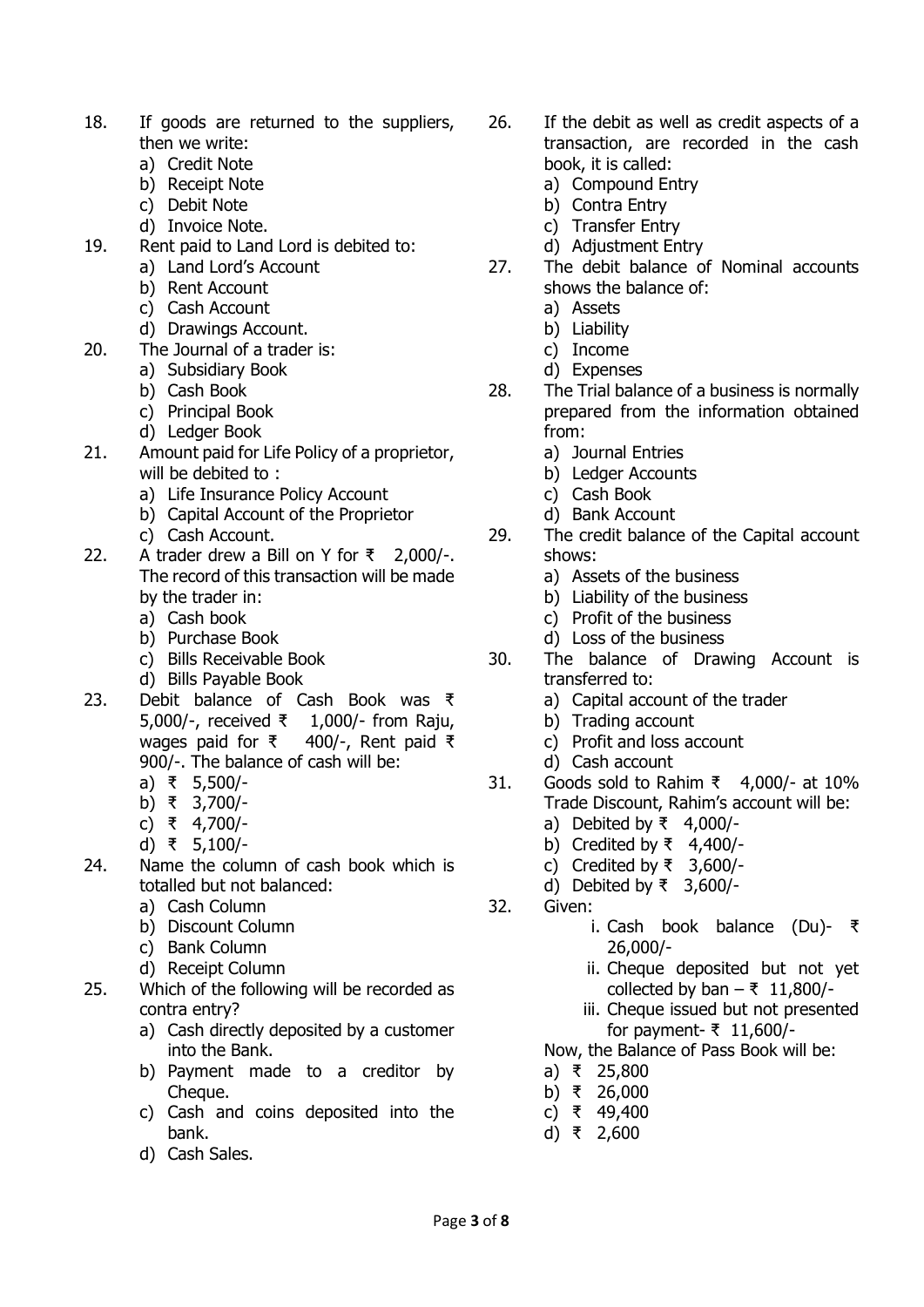- 33. Over-draft facilities are available in :
	- a) Saving Bank Account
	- b) Current Account
	- c) Fixed deposit Account
	- d) Home Saving Account
- 34. A Trial Balance is :
	- a) An Account
	- b) A Statement
	- c) A list of Revenue items
	- d) An expenditure Statement
- 35. Which item will not be shown in a trial balance?
	- a) Opening Stock
	- b) Drawing Account
	- c) Closing Stock
	- d) Capital Balance.
- 36. Final Accounts are prepared from:
	- a) Journal entries
	- b) Ledger balances
	- c) Cash books
	- d) Trial balance.
- 37. Wages paid to Mohan for erecting a macine, should be debited to:
	- a) Wages account
	- b) Machine account
	- c) Mohan's account
	- d) Cash account.
- 38. Arithmetical accuracy of accounts may be ascertained from preparation of:
	- a) Ledger accounts
	- b) Trial Balance
	- c) Profit and Loss account
	- d) Balance sheet
- 39. The main object of charging depreciation on fixed assets is:
	- a) To save tax
	- b) To know the correct financial position of the business
	- c) To reduce the balance of profit of the business
	- d) To increase the expenses of business.
- 40. A machine was purchased for ₹ 12,000/ on 1st of April, 2016. Depreciation charged at 10% p.a on Straight Line Method. The balance of machine carried down on 31<sup>st</sup> of March, 2017, will be:
	- a) ₹ 10,800
	- b) ₹ 10,000
	- c) ₹ 9,000
	- d) ₹ 8,000
- 41. In case of purchase of a computer, it is debited to:
	- a) Purchase account
	- b) Goods account
	- c) Computer account
	- d) Cash account.
- 42. Given:
	- i) Cost of an asset: ₹ 45,000/-
	- ii) Scrap value at the end of life: ₹.5,000 iii) Effective life of the asset: 20 Years. Depreciation under straight line method
	- will be: a) ₹ 2,500
	- b) ₹ 2,000
	- c) ₹ 1,800
	- d) ₹ 1,500
- 43. Provision means:
	- a) Arrangement of known liabilities
	- b) Arrangement of Purchases
	- c) Arrangement of unknown liabilities
	- d) Arrangement of payment of expenses
- 44. A reserve is made:
	- a) To face future uncertainties
	- b) To reduce business profits
	- c) To show the actual financial position
	- d) To show the accumulated profits.
- 45. In accordance with going concern concept a business is considered as having:
	- a) A limited life
	- b) A very long life
	- c) An indefinite life
	- d) 20 years life.
- 46. Which of the following books should be used to record purchase of furniture on credit?
	- a) Furniture Book
	- b) Journal Proper
	- c) Purchase book
	- d) Cash Book.
- 47. Secret reserve is created:
	- a) In the profit and loss account
	- b) In the Balance sheet
	- c) Only to increase financial soundness
	- d) By Making investment outside the business.
- 48. When a reserve is invested outside the business, the reserve is known as:
	- a) Contingency reserve
	- b) Reserve fund
	- c) Investment fund
	- d) Capital reserve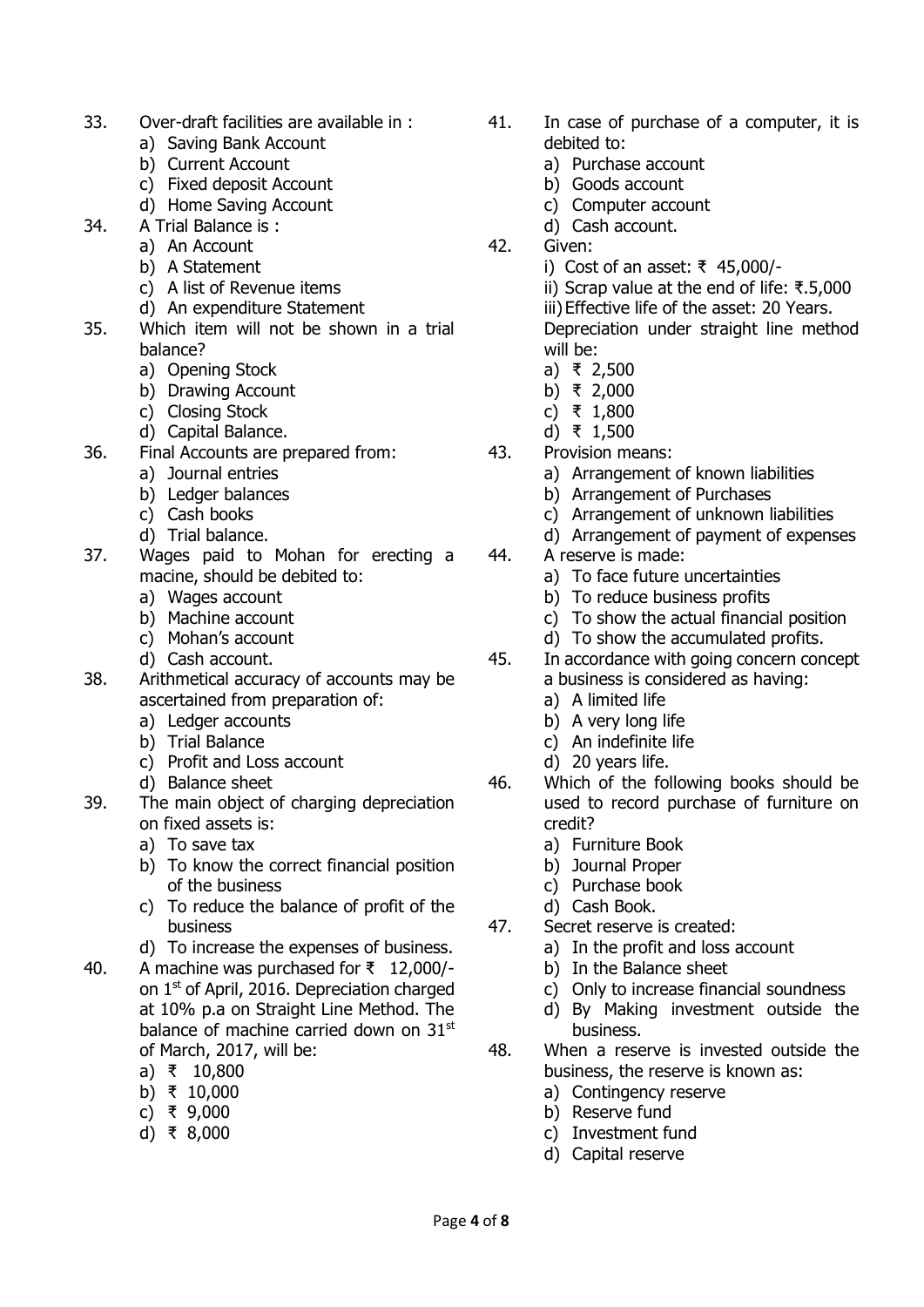- 49. Current assets minus Prepaid expenses minus closing stock, equal to:
	- a) Fixed assets
	- b) Liquid assets
	- c) Intangible assets
	- d) Fictitious assets.
- 50. If Gross profit is subtracted from sales, the balance equals to :
	- a) Cost of Goods sold
	- b) Closing Stock
	- c) Opening Stock
	- d) Indirect expenses.
- 51. Double Entry System of book-keeping owes its origin to:
	- a) R.N Carter
	- b) Lucas Pacioli
	- c) E.N. Kohler
	- d) R.N. Anthony
- 52. Which one of the following transactions will not be recorded in the book of a Furniture dealer?
	- a) Purchase of timber for ₹ 10,000
	- b) Sofa set of ₹ 5,000 taken by the proprietor
	- c) Sale of household furniture ₹ 6000
	- d) Dinner-table given to his friend for ₹ 4000, as a gift.
- 53. A person who owes money to a firm is known as:
	- a) Creditor
	- b) Supplier
	- c) Debtor
	- d) Investor
- 54. Which of the following is not the limitation of accounting?
	- a) Based on accounting convention
	- b) Evidence in legal matters
	- c) Incomplete information
	- d) Omission of qualitative information.
- 55. Given:
- i. Purchases- ₹ 50,000
- ii. Sales ₹ 80,000
- iii. Opening Stock-₹ 60,000
- iv. Closing Stock- ₹ 55,000
- v. Freight ₹ 1,000
- Now the Gross profit equals to:
- a) ₹ 15,000
- b) ₹ 24,000
- c) ₹ 18,500
- d) ₹ 16,000

56. A firm gives you the following information: Net Sales= ₹ 100000 G.P. is 25% on cost.

Now, the cost of goods sold is:

- a) ₹ 80,000
- b) ₹ 75,000
- c) ₹ 20,000
- d) ₹ 60,000
- 57. Net profit ₹ 1,00,000 Gain on sale of old machine -  $\bar{x}$  15,000 Interest on loan - ₹ 8,000 The amount of opening profit will be:
	- a) ₹ 85,000
	- b) ₹ 78,000
	- c) ₹ 93,000
	- d) ₹ 98,000
- 58. Items given:
	- Sales: ₹ 3,00,000; Opening stock: ₹ 20,000; Purchases: ₹ 2,00,000; Carriage inward: ₹ 10,000; Gross profit:₹ 95,000.
		- Closing stock comes to :
		- a) ₹ 70,000
		- b) ₹ 65,000
		- c) ₹ 48,000
		- d) ₹ 25,000
- 59. Which one should not be written to the credit side of profit and loss account?
	- a) Discount(Cr)
	- b) Gross Loss
	- c) Provision for doubtful debts
	- d) Apprentice premium
- 60. Closing stock is valued at:
	- a) Cost price
	- b) Market price
	- c) Cost or market price whichever is less
	- d) Market price or cost whichever is higher
- 61. In which account the debit balance of profit and loss account be transferred?
	- a) Capital account (Cr) side
	- b) Outstanding liabilities
	- c) Capital account (dr) side
	- d) Bills payable account
- 62. Income tax paid by a trader should be:
	- a) Debited to profit and loss account
	- b) Debited to trading account
	- c) Shown to the liability side of Balance sheet
	- d) Deducted from Capital Account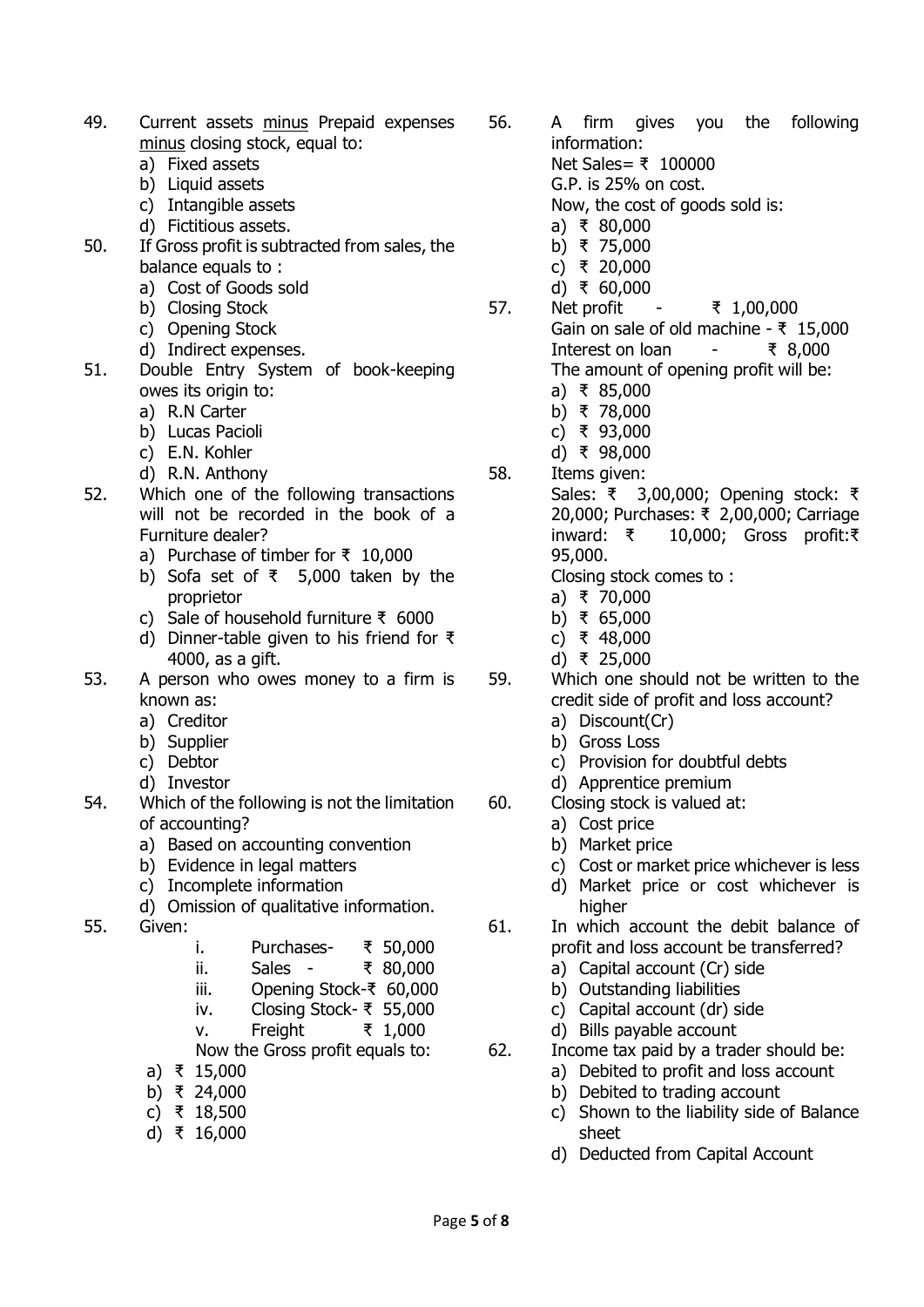- 63. Sales are equal to:
	- a) Cost of Goods sold plus Gross Profit
	- b) Cost of goods sold minus Gross profit
	- c) Gross profit plus closing stock
	- d) Gross profit plus closing stock minus opening stock.
- 64. Interest on drawings is :
	- a) Expenses of the business
	- b) Gain of the business
	- c) Asset of the business
	- d) Liability of the business
- 65. Given:
	- Salary and wages- ₹ 4000 Discount allowed - ₹ 1500 Interest on investment-₹ 19000 Gross loss–5% of sales i.e. ₹80000 What will be the net profit?
	- a) ₹ 6,500
	- b) ₹ 3,800
	- c) ₹ 9,500
	- d) ₹ 10,500
- 66. Which of the statements is the most important statement?
	- a) Income statement
	- b) Position statement
	- c) Appropriation statement
	- d) Expenditure statement
- 67. Items given: Debtor-₹ 40000, Bad Debts-₹ 2800, New Provisions to be created on Debtors-5%, Provision for Doubtful Debts (Cr)- ₹ 4000. How much should be adjusted in Profit & Loss Account?
	- a) ₹ 2000
	- b) ₹ 4200
	- c) ₹ 4800
	- d) ₹ 800
- 68. If the amount of Sale Tax collected is more than sale tax paid, the difference is to be shown on the:
	- a) Liability side of Balance Sheet
	- b) Asset side of Balance sheet
	- c) Debit side of Profit and Loss Account
	- d) Debit side of Trading Account.
- 69. Extract of Trial balance on 31-3-2017: Capital-₹ 20000, Drawings-₹ 2000, Charge 9% interest for full year on Drawings. Choose from the following the correct entry:
	- a) Interest on Drawing A/C Dr ₹ 180 To Capital A/C ₹ 180
	- b) Interest on Drawing A/C Dr ₹ 180 To Drawing A/C ₹ 180
	- c) Drawings A/C Dr ₹ 180
	- To interest on Drawings A/C ₹ 180 d) Capital A/C Dr  $\bar{x}$  180
	- To Drawing A/C ₹ 180
- 70. The adjustment of closing stock will be:
	- a) Only in the credit side of Trading A/C
		- b) Only in the Balance sheet
		- c) In trading A/C and in Balance sheet
		- d) In the trail Balance debit side.
- 71. Bill of exchange is:
	- a) An Order
		- b) A Request
		- c) A Promise
		- d) A Statement
- 72. The payment of Promissory Note is done by:
	- a) Drawer
	- b) Bank
	- c) Creditor
	- d) Government
- 73. The bill which was written on 23rd December, 2016 for one month, the due date of the Bill will be:
	- a) 23rd of January, 2017
	- b)  $25<sup>th</sup>$  of January, 2017
	- c) 24<sup>th</sup> of January, 2017
	- d)  $26<sup>th</sup>$  of January, 2017
- 74. A Bill discounted from the bankm is dishonoured, the account is credited to:
	- a) Acceptor
	- b) Bank
	- c) Bills Receivable
	- d) Bills Payable
- 75. Payment before the maturity of a Bill is called:
	- a) Discounting of a bill
	- b) Renewal of a bill
	- c) Retiring of a bill
	- d) Dishonour of a bill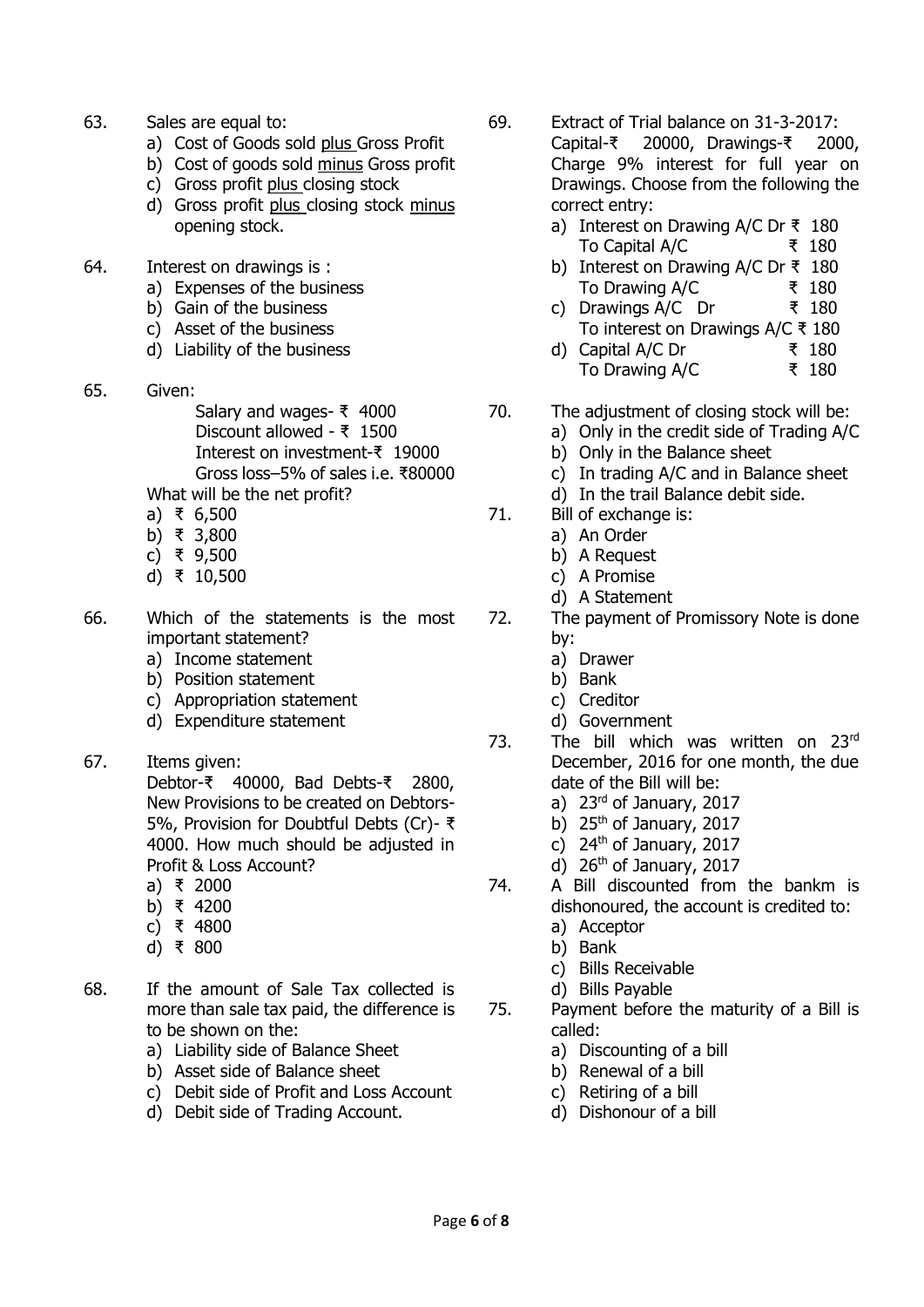- 76. Bills payable book is a part of :
	- a) Posting
	- b) Journal
	- c) Cash Book
	- d) Trial Balance
- 77. A secret reserve is created by:
	- a) Showing an asset as a contingent asset
	- b) Increasing the amount of sale
	- c) Showing closing stock at a higher value
	- d) Under valuation of liabilities
- 78. Receipts and payments account always shows:
	- a) A debit balance
	- b) A credit balance
	- c) A surplus or deficit
	- d) Capital fund
- 79. Income and expenditure account reveals:
	- a) Gross profits
	- b) Net profits
	- c) Surplus or Deficiency
	- d) Cash balance
- 80. Amount received from sale of old newspaper by a club is treated as :
	- a) Revenue receipts
	- b) Capital receipts
	- c) Assets
	- d) Capital Fund
- 81. Payment made by cheque to a customer will be credited to:
	- a) Customers account
	- b) Bank account
	- c) Cash account
	- d) Creditors account
- 82. Crossed cheque may be paid by the bank:
	- a) To any party directly at the counter
	- b) To any bearer presenting the cheque
	- c) If the cheque is deposited I the bank account first.
	- d) Even the payee does not have a bank account.
- 83. The profit and loss account under Double Accounting System is termed as:
	- a) Revenue account
	- b) Income and expenditure account
	- c) Receipt and Payment account
	- d) Income Appropriation account
- 84. The original cost of an asset is ₹1,00,000, the present cost of replacement is ₹1,30,000. The amount spent on the replacement is ₹ 1,52,000. The capitalised amount will be :
	- a) ₹ 22000
	- b) ₹ 152000
	- c) ₹ 130000
	- d) ₹ 30000
- 85. The cost of Licence is appeared in:
	- a) Revenue Account
	- b) Capital Account
	- c) General Balance Sheet
	- d) Capital Base.
- 86. In Double Account, Preliminary expenses account is shown on:
	- a) Asset side in General Balance sheet
	- b) Debit side of Net Revenue Account
	- c) Debit side of Receipt and expenditure on capital account.
	- d) Credit side of Disposal Surplus account.
- 87. Donation received for a special purpose will be taken to:
	- a) Income and expenditure account
	- b) Asset side of Balance sheet
	- c) Liability side of Balance sheet
	- d) Opening Balance sheet
- 88. Legacy is generally:
	- a) Capitalised
	- b) Treated as income
	- c) Treated as expenditure
	- d) Adjusted to Capital Fund Account.
- 89. Given:
	- Match fund: ₹ 40000

Match Expenses: ₹ 20000 Donation for Match Fund:₹ 100000 Sale of Tickets: ₹ 50000

How much is to be shown in the match fund in Balance Sheet?

- a) ₹ 130000
- b) ₹ 170000
- c) ₹ 150000
- d) ₹ 120000
- 90. Provision for doubtful debts account is opened in the:
	- a) Debtors ledger
	- b) Creditors ledger
	- c) General ledger
	- d) Sales ledger adjustment account.